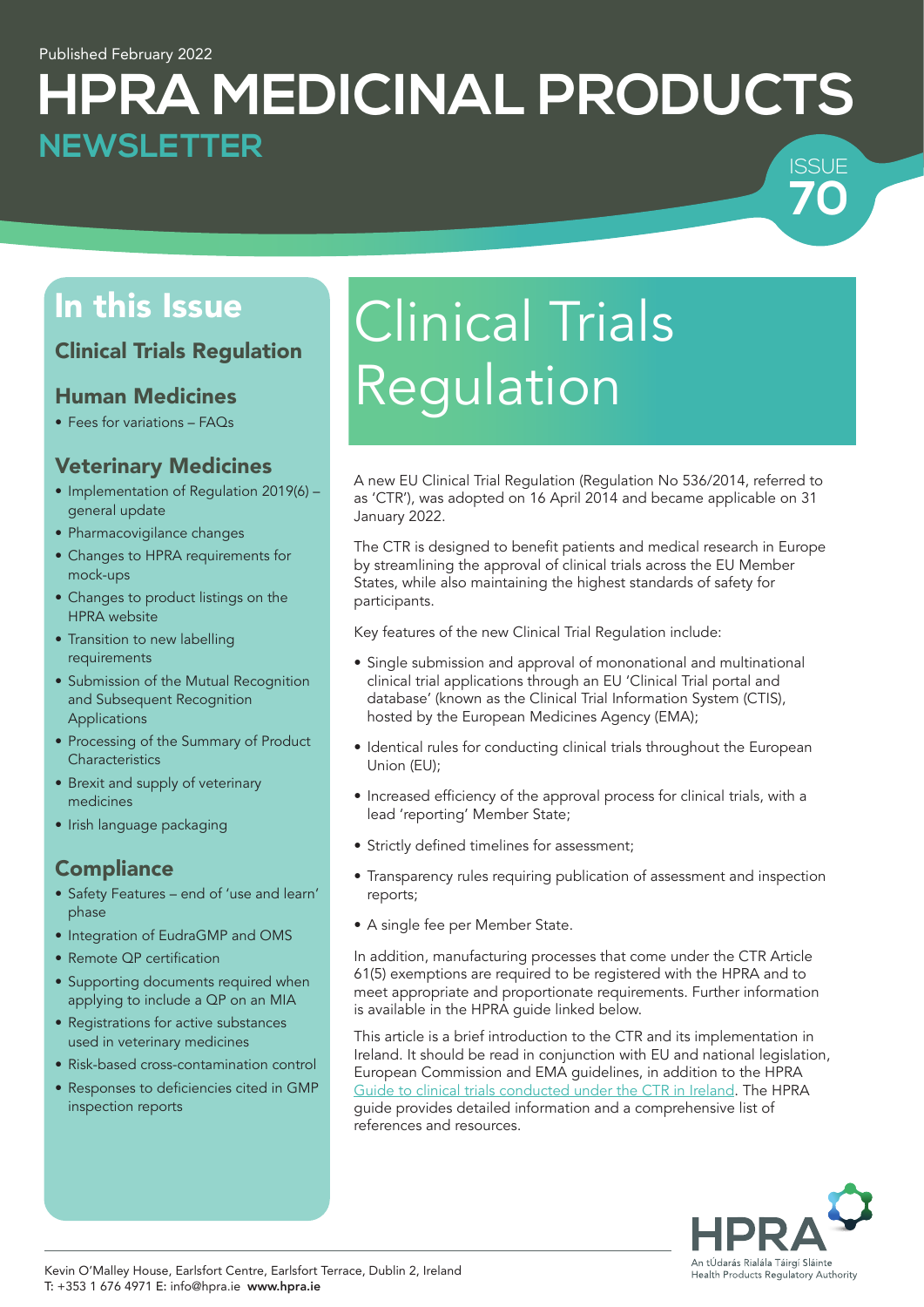## **Transition**

#### Key dates for transition to CTR are as follows:

| From 31 Jan 2022        | Application of CTR and go-live of CTIS                                                                                  |  |
|-------------------------|-------------------------------------------------------------------------------------------------------------------------|--|
| From 1 April 2022       | Launch of application process for Article 61(5)                                                                         |  |
| April to September 2022 | Consultation process on national requirements for Article 61(5) processes                                               |  |
| September 2022          | Publication of national guidance setting out the appropriate and proportionate requirements for Article 61(5) processes |  |
| Up to 31 January 2023   | Sponsors/applicants can submit new clinical trial applications under either the CTD (Directive 2001/20/EC) or the CTR   |  |
| From 31 January 2023    | New applications can be submitted under CTR only                                                                        |  |
| Up to 31 January 2025   | Substantial amendments to trials authorised under the CTD can be submitted for up to three years                        |  |
| By 31 January 2025      | All ongoing clinical trials must transition to the CTR                                                                  |  |

## Important changes to clinical trials

### Clinical Trials Information System

The [Clinical Trials Information System](https://euclinicaltrials.eu/home) (CTIS) is an EU submission portal and database hosted by the EMA and designed to support the application of the CTR. All clinical trial applications under CTR and all communications between sponsors and Member States (MSs) take place through CTIS.

Sponsors, MSs, the EC and the public have access to different parts of CTIS, which went live on 31 January.

The EMA has published [training](https://www.ema.europa.eu/en/human-regulatory/research-development/clinical-trials/clinical-trials-information-system)  [material for CTIS](https://www.ema.europa.eu/en/human-regulatory/research-development/clinical-trials/clinical-trials-information-system). Further information is available on the [HPRA webpage for the](http://www.hpra.ie/homepage/medicines/regulatory-information/clinical-trials/clinical-trial-regulation-(regulation-(eu)-no-536-2014))  [Clinical Trials Regulation](http://www.hpra.ie/homepage/medicines/regulatory-information/clinical-trials/clinical-trial-regulation-(regulation-(eu)-no-536-2014)).

#### **Transparency**

The CTR intends to increase the transparency of clinical trial activity in the EU by allowing stakeholders, including patients, to use CTIS to access information on trials conducted in the EU.

The clinical trial protocol, investigator's brochure, assessment report and inspection reports, if relevant, will be publicly accessible with certain exceptions relating to personal, commercially confidential data and confidential communications amongst Member States. Sponsor requests for deferral of publication of certain trialrelated information will be subject to strict timelines as set out in the CTR.

#### Authorisation process

The sponsor will decide which Member States (MSs) to include in their application. These are referred to as 'Member States Concerned' (MSCs). The sponsor can also nominate an MSC to be the lead or 'Reporting Member State' (RMS).

Sponsors have the option of submitting their application in two phases up to two years apart and can add additional MSs as MSCs.

There are two parts to the assessment:

- Part I includes assessment of the protocol, investigator's brochure and investigational medicinal product dossier (IMPD). Assessment of these documents, within EU-mandated timelines, is led by the RMS, with MSCs providing comments.
- Part II includes assessment of the subject information and informed consent documents, the suitability of the investigator and of the trial site, indemnity and data protection. This assessment is done at national level by each national ethics committee.

Each MSC will consider the RMS's conclusion on Part I, and the ethics committee's opinion on Part II, and issue their single national decision via CTIS. A trial cannot be commenced in an MSC until the single national decision has been issued.

## Risk-proportionate approaches and lowintervention trials

Risk-proportionate approaches, including the concept of 'low intervention' clinical trials, have been introduced in the CTR. Sponsors should indicate in the cover letter of the clinical trial application if they consider a clinical trial to be a low intervention trial and must provide detailed justification thereof.

## Implementation in Ireland

## National legislation

In Ireland, the CTR is directly implemented but certain aspects have been addressed in national legislation and guidance. The national legislation does not introduce requirements over and above those outlined in the CTR.

Trials authorised under the CTD (implemented nationally as SI No 190/2004) must transition to the CTR by 31 January 2025, when EU and national legislation will be repealed.

#### Coordinated review

In Ireland, a coordinated procedure for scientific and ethical assessment of clinical trials has been developed by the HPRA and the recently formed National Office for Research Ethics Committees (hereafter 'National Office', [www.nrecoffice.ie](http://www.nrecoffice.ie)), in conjunction with the Department of Health. The National Office has established two National Research Ethics Committees (NREC) to review clinical trials. This procedure is set out in national legislation.

The respective roles are as follows:

- The HPRA will be responsible for the scientific assessment (Part I) with input from the NREC on ethical matters.
- The National Office in conjunction with the NREC will be responsible for the Part II assessment.
- The HPRA will submit the single national decision for Ireland on a new application via CTIS, both on its own behalf and on behalf of the National Office and the NREC.

This coordinated procedure will lead to a timely single national decision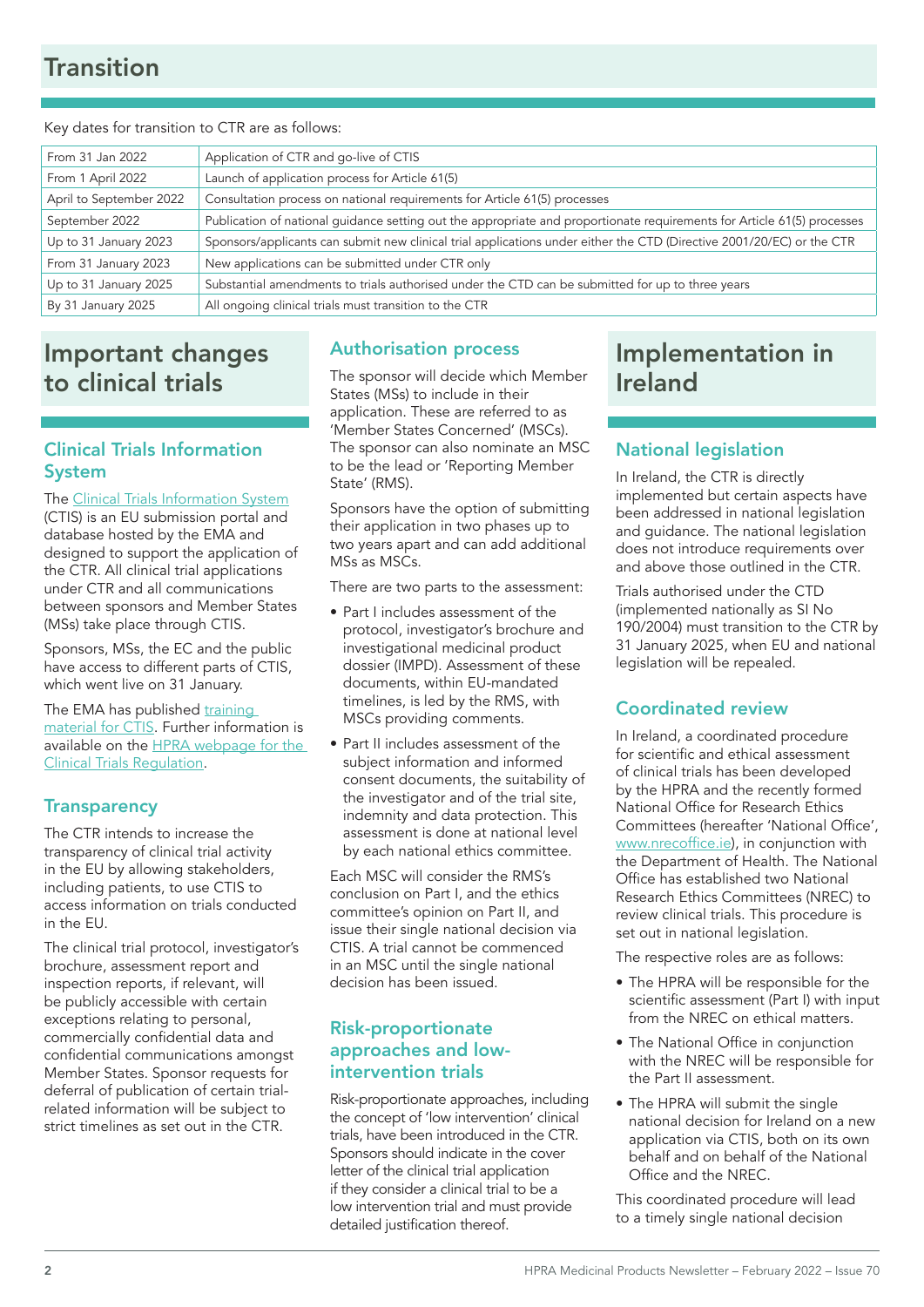for Ireland on the scientific and ethical aspects of an initial clinical trial application. This is a positive development for sponsors conducting research in Ireland and for clinical trial participants.

## Applications

A sponsor/applicant wishing to conduct a clinical trial in Ireland under the CTR should apply in CTIS. Applications should not be sent directly to the HPRA or the National Office. Proof of payment is required as part of the application dossier in CTIS.

## **Communications**

All communications with the HPRA and the National Office relating to a clinical trial application or an authorised clinical trial under CTR should be sent via CTIS. Documents or responses should not be sent directly to the HPRA or the National Office, unless specifically requested. Responses from the HPRA or National Office will be sent via CTIS.

## Language

An application to Ireland and all documents and communications before, during and after a clinical trial, must be in the English language.

## Labelling

The labels for both IMPs and AxMPs must comply with the labelling requirements set out in Chapter X of the CTR. The labels must be now included in the application dossier. A list of information, which must be provided on the outer packaging and immediate packaging, is set out in Annex VI of the CTR.

The labelling text for investigational and auxiliary medicinal products, if any, must be in English. Other languages may be included. However, as far as possible, the full text for each language should be placed together on the label, rather than placing all language versions of each statement together.

## Sponsor

#### *Established in EEA*

The sponsor of a clinical trial does not need to be located in an EU Member State, but Irish legislation continues to require that the sponsor, or the

legal representative of the sponsor of a clinical trial in Ireland, must be established within the European Economic Area.

#### *Delegation*

The sponsor may delegate any or all of their trial-related duties and functions to another person or organisation. Any duties or functions delegated to a third party must be documented and specified in writing. The sponsor remains ultimately responsible for ensuring that the conduct of the trial and the data generated complies with the CTR and Irish legislation.

#### *Co-sponsors*

The CTR recognises that, in practice, there may be networks of researchers or research institutions conducting a clinical trial jointly and may be considered co-sponsors. However, to uphold the sponsor responsibilities in a clinical trial as per the legislation and ICH-GCP, where a clinical trial has more than one sponsor, they should all be subject to the obligations of a sponsor under the CTR. They can be delegated specific responsibilities of the sponsor by contractual agreement. This may be particularly relevant for non-commercial (academic) sponsors conducting clinical trials in Ireland.

## Investigator

The NREC is responsible for determining the suitability of a clinical trial investigator and the quality of the facilities at the clinical trial site. Under Irish legislation, an investigator must be a registered medical practitioner or a registered dentist. The investigator and the sponsor may be the same person.

#### Subject information and the informed consent procedure

Irish legislation requires that the subject information and informed consent procedures should be in accordance with Chapter V of the CTR. The national legislation has introduced some changes to informed consent procedures, outlined below in brief.

#### *Legally designated representative for incapacitated subjects*

The definition of the 'legally designated representative' for an incapacitated subject has been expanded to include family members, or persons with a personal relationship with the subject, or if either one of these is not available

or is unwilling to provide consent, a medical practitioner who is primarily responsible for the medical treatment of the proposed subject. In all cases, the person or medical practitioner acting as a 'legally designated representative' should be able to provide an interpretation of the will and preferences of the proposed subject.

#### *Minors*

In the case of a minor, a 'legally designated representative' (definition as above) should provide consent, but assent of the minor should also be obtained where a minor is capable of forming an opinion and assessing the information relevant to the clinical trial.

#### *Emergency clinical trials*

For clinical trials in emergencies due to sudden life-threatening or serious medical conditions, informed consent may be obtained and information provided on the clinical trial after the investigator's decision to include the subject in the clinical trial. This can be done provided that the decision is taken at the time of the first intervention on the subject, in accordance with the protocol, and if the conditions outlined in Article 35 of the CTR are fulfilled.

#### Simplified informed consent for *cluster trials*

Irish legislation makes provision for informed consent to be obtained by simplified means for clinical trials where groups of subjects rather than individual subjects are allocated to receive different IMPs. The IMPs must be used in accordance with the marketing authorisations, and the individual subject receives a standard treatment regardless of whether they accept or refuse to participate in the clinical trial, or withdraws from it. Therefore, the only consequence of non-participation is that data relating to them are not used for the clinical trial. Such clinical trials, which serve to compare established treatments, must be conducted in Ireland if they are authorised in Ireland – i.e., they are always mononational trials.

#### *Prior interview – registered medical practitioner, dentist or nurse*

Under Irish legislation, the interview performed prior to obtaining informed consent can be conducted by the investigator, or by a registered medical practitioner, registered dentist or registered nurse, who the investigator deems as appropriate to conduct the interview. This individual can take consent.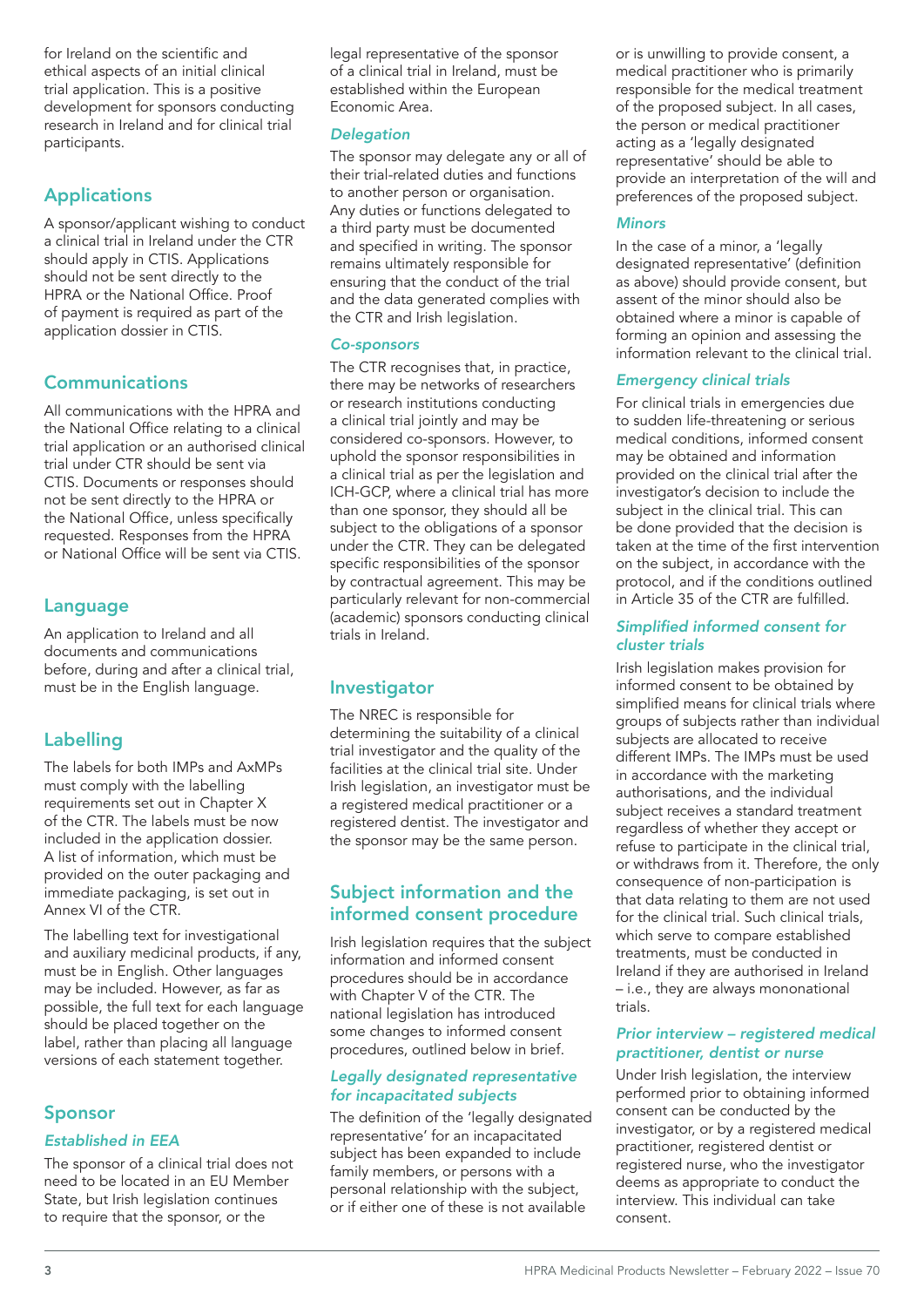#### Clinical trial summary (end of trial) report

The sponsor is required to submit the results of the clinical trial via CTIS within one year from the end of the trial in all MSCs. The results should not be submitted to the HPRA.

The results comprise two summaries:

- A summary of the results;
- A summary written in a manner that is understandable to laypersons.

#### Fees

There will be a single fee per activity (e.g. new application or substantial modification) per MS. In Ireland, the fee should be paid to the HPRA, who then forward a portion of this fee to the National Office. Proof of payment of the fee should be submitted with the clinical trial application to CTIS. A small administrative fee will be charged to non-commercial sponsors.

Clinical trials transitioning from the CTD to the CTR will not incur a fee, but a fee will be charged for the next regulatory activity under the CTR, such as, for example, a substantial modification.

The HPRA and the National Office conducted a fee consultation in Q3 2021 and the outcome of the [consultation process](https://www.hpra.ie/docs/default-source/default-document-library/outcome-of-the-process---public-consultation-on-proposed-clinical-trial-fees-for-2022.pdf?sfvrsn=0) was published on the HPRA website. Fees for clinical trials are reviewed annually.

## Safety reporting for clinical trials

### Suspected Unexpected Serious Adverse Reactions (SUSARs) – changes

From 31 January 2022, dual reporting of Suspected Unexpected Serious Adverse Reactions (SUSARs) from clinical trials in Ireland authorised under the CTD to both the HPRA and Eudravigilance Clinical Trials Module (EVCTM) will no longer be required. Submission to EVCTM alone will be considered sufficient (as per 'final arrangements' as outlined in section 7.4.3 of CT-3).

Sponsors should note that SUSARs for clinical trials authorised under the CTD are still required to be submitted to the ethics committee in line with the requirements of SI No 190/2004.

For clinical trials in Ireland authorised under the CTR, submission of SUSARs to EVCTM alone will be sufficient to meet the relevant regulatory safety reporting requirements.

#### Developmental safety update reports or Annual Reports

Developmental safety update reports (aka Annual Safety Reports, ASRs) for clinical trials authorised under the CTR should be submitted through CTIS, and should not be sent to the HPRA or the NREC.

Sponsors submitting ASRs for active substances for which they have at least one trial authorised under the CTR can submit through CTIS. Such a submission is sufficient to cover the HPRA's annual safety reporting requirements for that sponsor's clinical trials authorised under both the CTD and CTR.

ASRs for Clinical Trials under the CTD only are still required to be submitted to both the HPRA and the National Office, in line with the requirements of SI No 190/2004.

#### Implementing Regulation on coordinated safety assessment in clinical trials (EU) 2022/20

The Implementing Regulation on coordinated safety assessment in clinical trials was adopted by the European Commission on 7 January 2022 and has now been published in the European Commission official Journal (see: EUR-lex).

This Regulation outlines the legal framework for the implementation of coordinated safety assessment between Member States as mandated in Article 44 of the CTR. It defines the new role of safety assessing member state (saMS) and the new process of SUSAR screening. In future, the assessment of safety for active substances in clinical trials in more than one EU MS will be coordinated by the saMS, and the saMS may request further information from the sponsor following the identification of a safety concern in SUSAR or assessment.

## Supervision of clinical trials authorised under the CTR

## Corrective measures

The HPRA and the National Office, in conjunction with the NREC, will be responsible for the supervision of authorised clinical trials. In response to breaches of the CTR, the HPRA is empowered under national legislation to take corrective measures such as revocation or suspension of a clinical trial authorisation, or to require the sponsor to modify any aspect of the clinical trial. Unless immediate action is required, the sponsor and/ or investigator will be given the opportunity to provide an opinion within a seven-day time limit (calendar days).

The HPRA may consult with the National Office, the NREC and with other MSs before taking a corrective measure. If a corrective measure is taken, the HPRA will notify the MSCs via CTIS.

## Serious breaches

The CTR introduces a requirement for the sponsor to report serious breaches through CTIS without undue delay and within seven calendar days of the sponsor becoming aware of the breach. Serious breaches will be reviewed by the HPRA and, if necessary, by the National Office and the NREC. The HPRA will decide whether corrective measures are required. Regulatory actions may be taken by the HPRA if necessary. These include inspections and/or corrective measures.

## HPRA guide

The HPRA published a guide to [clinical trials conducted under the CTR](https://www.hpra.ie/docs/default-source/publications-forms/guidance-documents/guide-to-clinical-trials-conducted-under-the-ctr-in-ireland.pdf?sfvrsn=19)  [in Ireland](https://www.hpra.ie/docs/default-source/publications-forms/guidance-documents/guide-to-clinical-trials-conducted-under-the-ctr-in-ireland.pdf?sfvrsn=19). Please read the guide in conjunction with the legislation, and the European Commission and EMA guidelines.

## **Queries**

Please send queries to the relevant email address listed below.

Clinical trials authorised under the CTD: [clinicaltrials@hpra.ie](mailto:clinicaltrials%40hpra.ie?subject=)

CTR and CTIS: [CTReg@hpra.ie](mailto:CTReg%40hpra.ie?subject=)

Ethical aspects: [nationaloffice@nrec.ie](mailto:nationaloffice%40nrec.ie?subject=)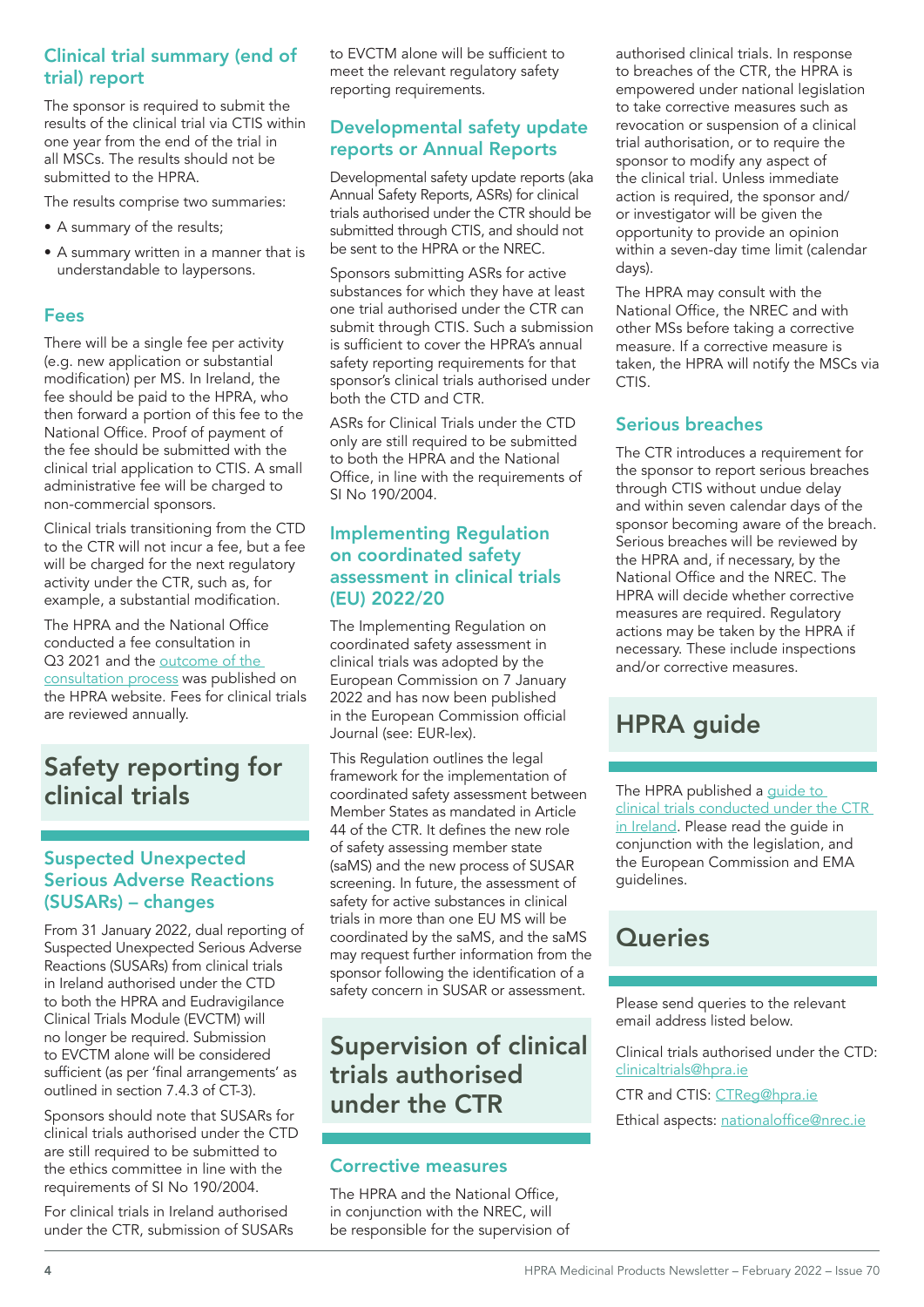## Human Medicines

## Fees for variations – frequently asked questions

Recently, the HPRA has received an increased number of queries about variation fees through the [submissions@](mailto:submissions%40hpra.ie?subject=) [hpra.ie](mailto:submissions%40hpra.ie?subject=) mailbox. The information below provides responses to frequently asked questions. In addition, please consult the HPRA's guide to fees for human [products](https://www.hpra.ie/docs/default-source/publications-forms/guidance-documents/fin-g0002-guide-to-fees-for-human-products-v28.pdf?sfvrsn=74) to identify the correct fee category for authorisation applications.

## Reduced fee

A reduced fee only applies for every third and subsequent product within a product range or where the changes do not impact the Irish product. For example, where a product range has four strengths, and the variation category B.I.Z. is applied for, the full fee is applied to the first two products and the reduced fee is applied to the remaining two products.

## Bulk fee

Where there are multiple Type IB/ II variations to one or more products (within an MA range) the bulk fee will apply.

## Outgoing IA

The new outgoing type IA supplement fee only applies to variations for standalone Type IA applications where Ireland is the Reference Member State (RMS) and there are Concerned Member States (CMS) involved in the procedure. If there is no CMS involved in the variation, no supplement fee applies.

The supplement fee applies to each product range. For example, if multiple product ranges are applied for, a supplement fee will be charged per product range where another CMS is involved.

If a Type IB and IA variation is applied where Ireland is the RMS, no outgoing Type IA supplement fee applies to the Type IA variation but the outgoing type IB supplement fee will apply.

# Veterinary Medicines

Implementation of Regulation 2019/6 – general update

Regulation 2019/6 applied throughout the European Union from 28 January 2022. The HPRA has been working over recent months to ensure that the changes to our work processes, guidelines and forms are in place to give effect to the new requirements. However, as new national legislation to complement the regulation is not yet available and we have been working to ensure go-live readiness for key processes, it was not possible to update all documents by the end of January. If you cannot locate a form or updated guidance on our website, email [vetinfo@hpra.ie](mailto:vetinfo%40hpra.ie?subject=).

The Department of Agriculture, Food and the Marine (DAFM) has informed the HPRA that the new national legislation required to support the implementation of the new veterinary regulation will be made available in

three parts, one of which will require an amendment of the primary legislation. While certain legislation is available from 28 January 2022, two components will be delayed until end of Q2 2022. Further information is expected to be available on the **DAFM** website. The DAFM has updated its list of questions concerning the changes to the prescription requirements for antiparasitics for food-producing animals. Although the requirement for a veterinary prescription has been postponed until 1 June 2022, the products concerned must be released from the site of manufacture in the new livery, which bears the prescription-only medicine supply route, from 28 January 2022.

The new European Union Product Database (UPD) has been operational from 28 January 2022. This database will contain information on all veterinary medicinal products authorised in the Community, including in other Member States and in Northern Ireland.

The upload of legacy data to the UPD has been an ongoing challenge for all Member States and we are aware

that there may be minor discrepancies in the data displayed in UPD. Please bear with us while we work over the coming months to correct any data issues. If major data issues are identified please contact us via [newvetreg@](mailto:newvetreg%40hpra.ie?subject=) [hpra.ie](mailto:newvetreg%40hpra.ie?subject=) providing the relevant details for us to review. If a marketing authorisation holder is submitting a VNRA and notices a product the HPRA is responsible for (i.e. in cases where the HPRA is the RMS, or when it is a nationally authorised product) is missing from the UPD, please notify [newvetreg@hpra.ie](mailto:newvetreg%40hpra.ie?subject=).

## Regular updates

The HPRA provides regular updates on Regulation 2019/6 in a dedicated website section: [hpra.ie/](http://hpra.ie/NewVetReg)NewVetReg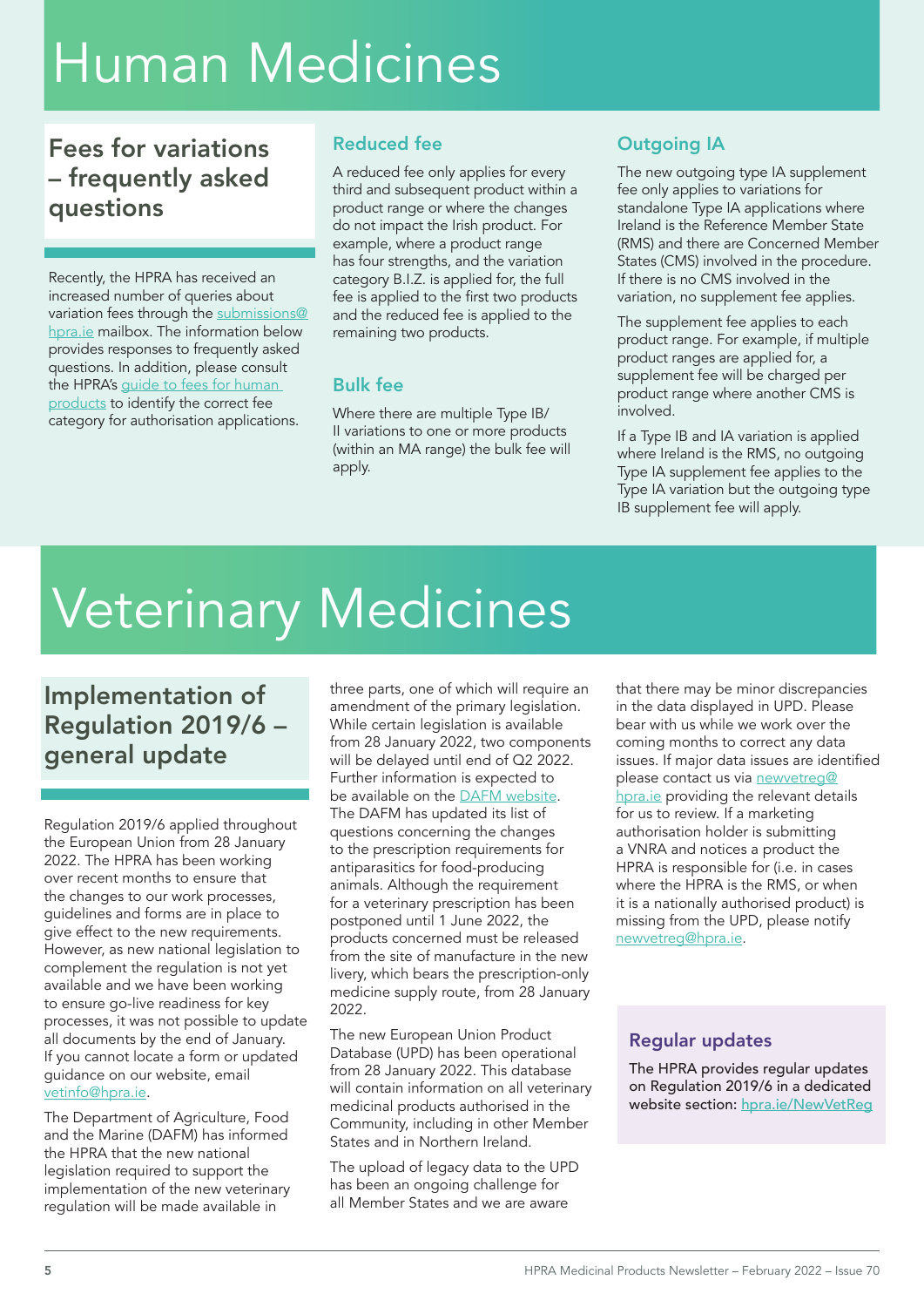## Pharmacovigilance changes

A number of significant changes to veterinary pharmacovigilance have arisen as a result of the implementation of the new veterinary Regulation (EU) 2019/6.

### Pharmacovigilance System Master File (PSMF)

From 28 January 2022, a Pharmacovigilance System Master File (PSMF) must be in place for all new and existing veterinary medicinal products, including homeopathic veterinary medicines and veterinary medicines authorised in accordance with Article 5(6), which relates to specific species kept exclusively as pets. The PSMF replaces what was previously known as the Detailed Description of the Pharmacovigilance System (DDPS).

For new marketing authorisation applications submitted from 28 January 2022, the application dossier should include a summary of the PSMF. The format and content of the PSMF is set out in Commission Implementing Regulation (EU) 2021/1281 and described in the VGVP module titled Pharmacovigilance systems, their [quality management systems and](https://www.ema.europa.eu/en/documents/regulatory-procedural-guideline/guideline-veterinary-good-pharmacovigilance-practices-vgvp-module-pharmacovigilance-systems-their_en.pdf)  [pharmacovigilance](https://www.ema.europa.eu/en/documents/regulatory-procedural-guideline/guideline-veterinary-good-pharmacovigilance-practices-vgvp-module-pharmacovigilance-systems-their_en.pdf) system master files. Subsequent changes to a summary of the PSMF need to be made by way of an appropriate variation not requiring assessment (VNRA).

## Periodic Safety Update Reports (PSURs)

From 28 January 2022, periodic safety update reports (PSURs) are no longer required under the new veterinary regulation. Consequently, only PSURs submitted to the HPRA before 28 January 2022 will be assessed, i.e. those submitted on or after 28 January 2022 will not be assessed. Consequently, marketing authorisation holders with a PSUR data lock point (DLP) of 27 November 2021 or earlier have had to submit those PSURs for assessment prior to 28 January 2022. Marketing authorisations with a PSUR DLP falling between 28 November 2021 and 27 January 2022 could also have been submitted prior to 28 January 2022 for assessment.

## Signal management

Under Regulation (EU) 2019/6 marketing authorisation holders must carry out continuous signal management throughout the lifecycle of their veterinary medicinal product(s), based on adverse event reports received in respect of those product(s).

Guidance on veterinary good pharmacovigilance practices (the VGVP guideline) consisting of six modules, including one specifically addressing signal management, is available on the EMA's [Pharmacovigilance webpage](https://www.ema.europa.eu/en/veterinary-regulatory/post-authorisation/pharmacovigilance-veterinary-medicines).

At least annually, marketing authorisation holders need to record the outcome of the signal management process and their conclusion on the benefit/risk balance for each of their products in the Union Pharmacovigilance Database.

It should be noted that the same pharmacovigilance requirements and obligations (including signal management) that apply to marketing authorisation holders also apply to holders of registrations of homeopathic veterinary medicines and veterinary medicines authorised in accordance with Article 5(6) of Regulation (EU) 2019/6, which relates to certain species kept exclusively as pets.

Additional information on the new requirements for veterinary pharmacovigilance was presented at a HPRA veterinary information day held in October 2021, and is available to view in the [webinar recordings and Q&A](http://www.hpra.ie/homepage/veterinary/regulatory-information/implementation-of-the-new-veterinary-regulation-(regulation-2019-6)/webinar/videos---information-day-2021)  [documents](http://www.hpra.ie/homepage/veterinary/regulatory-information/implementation-of-the-new-veterinary-regulation-(regulation-2019-6)/webinar/videos---information-day-2021) published on the HPRA website.

## Changes to HPRA requirements for mock-ups

As a result of the application of Regulation 2019/6 throughout the European Union from 28 January 2022, the HPRA has revised requirements for submission of mock-ups.

The HPRA will continue to review and approve mock-ups for new product applications before those products are placed on the market. However, the HPRA will no longer review mock-ups routinely for variation procedures and these will be completed based on the

QRD texts, rather than approval of the mock-ups. In parallel, the HPRA will implement a surveillance programme whereby colleagues from the HPRA sample and analysis team will review labels taken from the marketplace and check for compliance with the approved QRD text. The primary driver for this change is to speed up completion and approval procedures. Further information relating to this change is available in an FAQ document on the [HPRA's website](https://www.hpra.ie/docs/default-source/publications-forms/guidance-documents/faqs-on-processing-the-labelling-and-package-leaflet-for-veterinary-medicinal-products-v1.pdf?sfvrsn=6).

## Changes to product listings on the HPRA website

The veterinary area of the HPRA website will be changing over the course of 2022 to adapt to new requirements of the new veterinary Regulation 2019/6.

The first of these changes were implemented in January 2022 to the product listing part of the website. These changes are as follows:

- Publishing of the MAH address, in addition to the MAH name in the product record.
- Removal of the product strength.
- Updating 'Dosage form' to be aligned with SPOR mappings.

Further changes will take place over the coming months. We will provide updates as more changes take place.

## Transition to new labelling requirements

Member States and stakeholders raised concerns regarding the European Commission's interpretation on 22 December 2022 that the Article 152 provisions of Regulation 2019/6 require that the packaging and labelling of veterinary medicines should be adapted to the new requirements as of 28 January 2022. Recognising these concerns, the Commission is taking urgent steps to address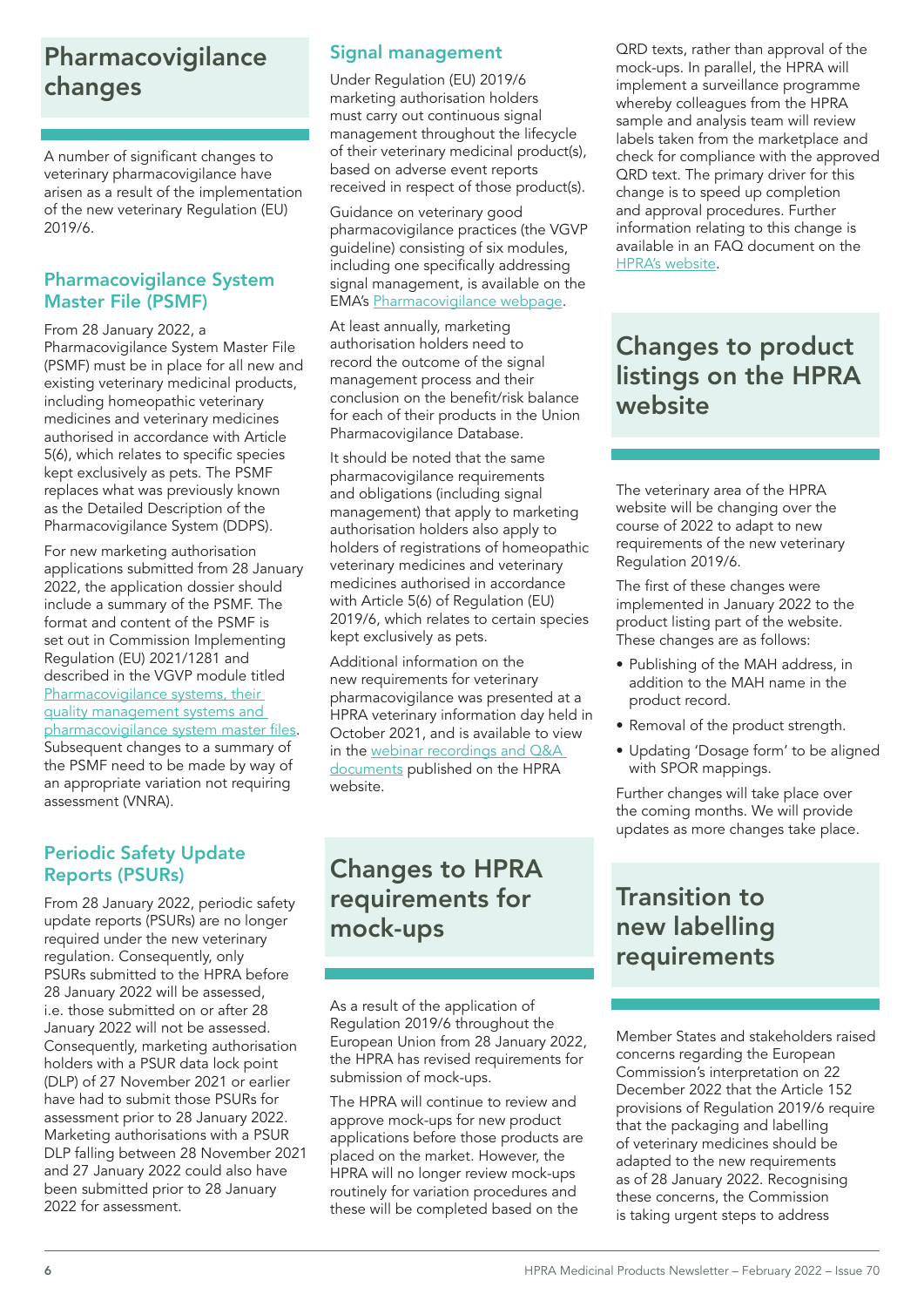the interpretation problems. The Commission is preparing a proposal for a legal act to set out a transitional regime for existing marketing authorisations in order to address the issues raised. The proposed legal act would allow marketing authorisation holders to continue placing veterinary medicines complying with the packaging and labelling requirements of Directive 2001/82 or Regulation 726/2004 on the market until 29 January 2027. The proposal would not affect the obligation to comply with the other relevant provisions of Regulation (EU) 2019/6 as of 28 January 2022. Once adopted, the legal act would apply retroactively, starting on 28 January 2022.

## Submission of Mutual Recognition and Subsequent Recognition Applications

Prior to the initiation of a Mutual Recognition Procedure (MRP) or Subsequent Recognition Procedure (SRP; formally known as the Repeat Use Procedure), applicants are required to update the dossier for their already authorised product, in line with current regulatory requirements and introduce these changes by way of a variation application. In making the necessary dossier updates, applicants are reminded that the European Medicines Agency's Product information template [v.9](https://www.ema.europa.eu/en/veterinary-regulatory/marketing-authorisation/product-information/veterinary-product-information-templates#current-template-(v.9)-section) supports the requirements of the marketing authorisation holders (MAHs) (Regulation (EU) 2019/6), which applied from 28 January 2022. As such, where required, the dossier (including product information) should be updated by way of a variation application (category G.I.17.a).

## Processing of the Summary of Product Characteristics (SPC)

The HPRA would like to advise applicants that the HPRA will soon change how it processes the Summary of Product Characteristics (SPC) at the end of procedures (EoP). With the objective of simplifying internal processes, the HPRA intends to take the SPC document as agreed at EoP and publish it directly on the website without any further manipulation or handling of the document. Further information will be provided in due course on the [veterinary section of the](https://www.hpra.ie/homepage/veterinary)  [HPRA website](https://www.hpra.ie/homepage/veterinary).

## Brexit and supply of veterinary medicines

The HPRA is pleased to note the Northern Ireland Protocol measures for veterinary medicines announced by the [EU Commission on 17 December 2021](https://ec.europa.eu/commission/presscorner/detail/en/qanda_21_6912). With this announcement, the European Commission's interpretive notice was extended and existing arrangements for veterinary medicines can remain in place until the end of 2022. Under these arrangements, a number of marketing authorisation holders (MAHs) have availed of exemptions as detailed in [Commission Notice 2021/ C 27/08.](https://eur-lex.europa.eu/legal-content/EN/TXT/PDF/?uri=CELEX:52021XC0125(01)&from=FR) Therefore, existing exemptions granted by the HPRA can be extended until 31 December 2022. MAHs wishing to extend their current exemptions are requested to confirm this by providing a copy of the original exemption to [vetinfo@hpra.ie.](mailto:vetinfo%40hpra.ie?subject=) The HPRA will then provide confirmation by email of extension until 31 December 2022. The confirmation can be shared by the MAH with wholesalers/distributors, as required. MAHs wishing to request new exemptions should [complete the form](http://www.hpra.ie/docs/default-source/default-document-library/request-for-batch-control-exemption-and-other-flexibilities.docx?sfvrsn=2) available on the HPRA website.

The Commission stated that discussions on veterinary medicines with the UK government will continue over the coming months to identify permanent solutions that will safeguard the longterm continuity of veterinary medicines supply on the island of Ireland.

## Irish language update

The Department of Agriculture, Food and the Marine (DAFM) has informed the HPRA that it is awaiting the final judgment from the appeal of the Order of the High Court in Dublin on the provision of bilingual packaging of veterinary medicines in the Irish and English languages on 25 June 2021. The case, which was first initiated in 2016, was heard on 9 December 2021 and judgement was reserved. It is not known what impact the judgment will have, given that Regulation 2019/6 allows the use of either Irish or English language labelling from 28 January 2022.

In an unrelated development, the Irish language derogation regarding Commission decisions on marketing authorisations submitted to the European Medicines Agency (EMA) expired on 1 January 2022. However, following discussions between the EMA and the European Commission in late 2021, product information in Irish will not routinely be required for centrally authorised medicines. Nonetheless, marketing authorisation holders (MAHs) for centrally authorised medicines that are established in Ireland have the right to submit product information in Irish if they choose to do so. Those not wishing to submit and receive such documents in Irish may waive their rights to communicate the information in Irish by contacting the EMA before 31 January 2022 and [requesting a waiver.](mailto:IrishWaiver%40ema.europa.eu?subject=) The waiver is valid for a period of three years, which can be renewed. For Commission implementing decisions, e.g. in respect of the outcome of Union interest referral procedures affecting veterinary medicines that are authorised in EU Member States, the Commission decision as well as the relevant annexes that are addressed to the Member States have been translated into Irish as of 1 January 2022. In cases where translation into Irish is required, the EMA will provide Irish translations of the QRD product information annex templates and the QRD reference documents. This new requirement applies irrespective of whether or not the products concerned are authorised for use in Ireland. Moreover, even if the information must be made available by the MAH to the EMA in Irish, there is no requirement to supply medicines bearing an Irish language label, carton or package leaflet.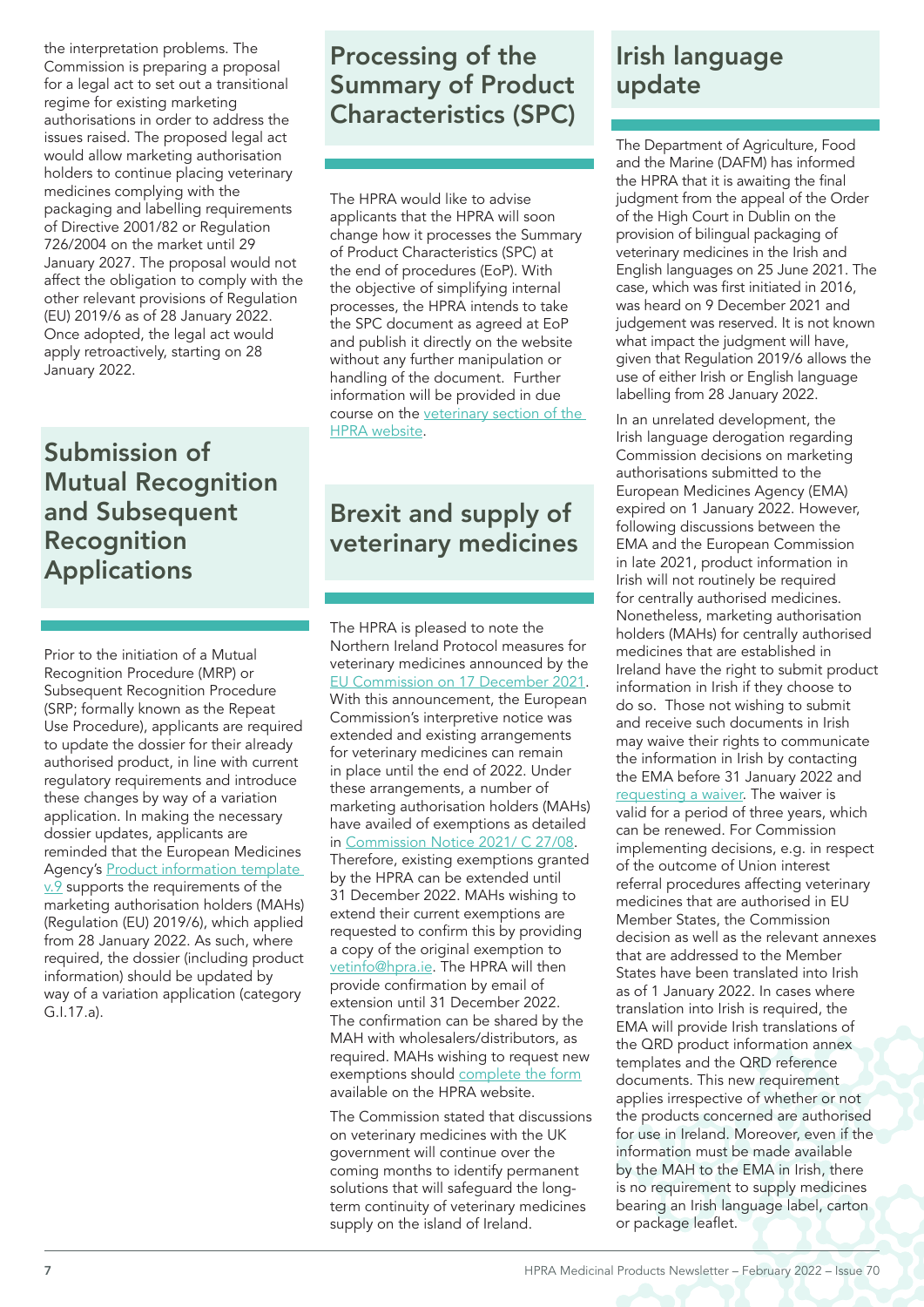## **Compliance**

## Safety Features – end of 'use and learn' phase

The Falsified Medicines Directive (FMD) [\(2011/62/EU](https://ec.europa.eu/health/system/files/2016-11/dir_2011_62_en_0.pdf)) brought in the requirement for certain medicinal products to bear safety features. The European Commission Delegated Regulation [\(EU\) 2016/161](https://ec.europa.eu/health/system/files/2016-11/reg_2016_161_en_0.pdf) details the characteristics of the safety features, how medicine authenticity should be verified and by whom. The requirements set out in this delegated regulation came into effect on 9 February 2019.

In line with this requirement, all medicines required to bear safety features must have a 2D barcode and a tamper-evident seal on each pack. This requirement is an important patient safety initiative and relies on wholesalers, hospitals and pharmacies scanning the 2D barcode and

investigating any alerts generated. Since 2019, the scanning system in Ireland has been in a 'use and learn' phase. This phase permitted wholesalers, hospitals and pharmacies to supply medicines that had generated alerts on scanning, provided there were no overriding concerns regarding falsification. This ensured the continuity of supply of medicines to patients while all stakeholders involved gained a better understanding of the scanning and alert system. The data generated from these scans throughout the 'use and learn' phase was, and remains, critical for identifying root causes of alerts and other issues that need to be resolved to allow for the ending of the 'use and learn' phase, with minimal disruption to the stakeholders involved and impact on supply to patients.

The National Safety Features Oversight Group, which comprises the Irish Medicines Verification Organisation, the Department of Health, the HPRA, the Pharmaceutical Society of Ireland, the HSE and the Private Hospitals

Association, had outlined a phased approach consisting of seven phases to end 'use and learn', starting in Q3 2021 and ending during Q2 2022. Phase one and two, which required wholesalers to participate in a pilot programme to investigate any alerts generated and saw the red/green/amber colour-coded response for alerts turned on, were successfully completed in 2021.

Phase three and four, originally scheduled for 10 January 2022, were temporarily deferred to account for the impact of COVID-19 cases, the increased booster vaccination campaign, as well as staff shortages, on the stakeholders taking part. The dates for the remaining phases have since been revised (information below).

## Revised implementation dates for Safety Features phases

| <b>Phase</b>                                                                                   | Date             | <b>Details</b>                                                                                                                                                                                      | <b>Stakeholders</b><br>involved        |
|------------------------------------------------------------------------------------------------|------------------|-----------------------------------------------------------------------------------------------------------------------------------------------------------------------------------------------------|----------------------------------------|
| Phase 3<br>Use and learn ends for returns to<br>wholesalers                                    | 28 February 2022 | All alerts generated at wholesale level when scanning<br>returns from customers must be investigated.                                                                                               | Wholesalers                            |
| Phase 4<br>Red, amber, green changes for<br>pharmacies & hospitals                             | 28 February 2022 | Pharmacy and hospital FMD scanning software to<br>display red, amber, green colour-coded responses<br>(depending on outcome) when a pack is scanned.                                                | Pharmacies<br>Hospitals                |
| Phase 5<br>Pilot of alert handling procedures<br>with pharmacies, hospitals and<br>wholesalers | 14 March 2022    | Wholesalers, hospitals and pharmacies to scan packs<br>and investigate alerts generated but packs can be<br>supplied as normal, provided there is no overriding<br>concern regarding falsification. | Wholesalers<br>Pharmacies<br>Hospitals |
| Phase 6<br>Use and learn ends for wholesalers<br>for all remaining activities                  | 9 May 2022       | All alerts generated at wholesale level must be<br>investigated and suspected falsification ruled out<br>before suppling customers or returning packs to<br>saleable stock (FMD).                   | Wholesalers                            |
| Phase 7<br>End of use and learn for pharmacies<br>and hospitals                                | 30 May 2022      | All alerts generated at pharmacy and hospital level<br>must be investigated and suspected falsification ruled<br>out prior to supply.                                                               | Pharmacies<br>Hospitals                |

The Safety Features Oversight Group will continue to monitor progress during each phase to ensure that everything is in place to move to the next phase of the plan, including targeted communications with each stakeholder on details of what is involved for them.

All information relating to the implementation can be found on the **IMVO** website.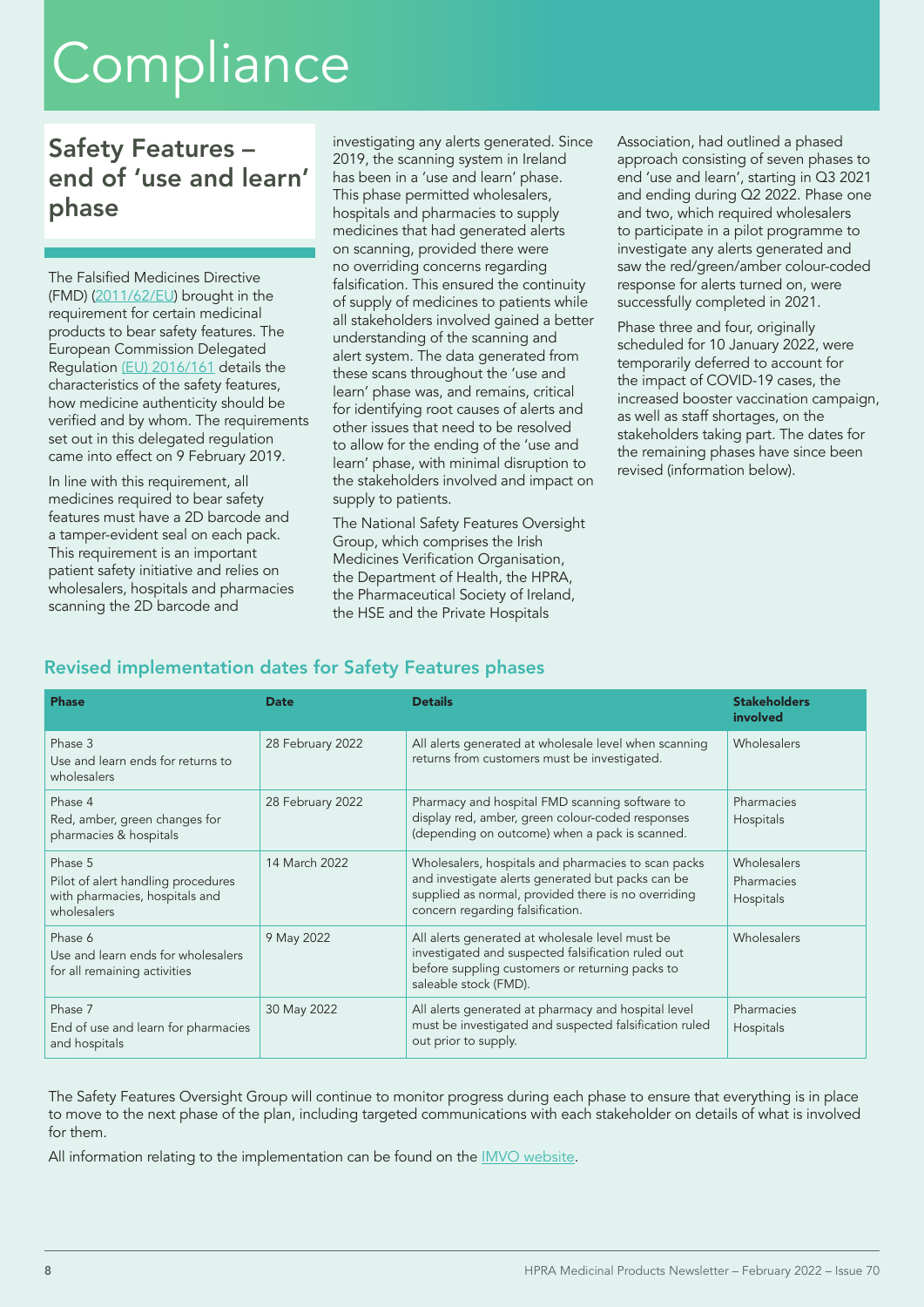## Integration of EudraGMDP and **OMS**

The European Medicines Agency (EMA) manages the EudraGMDP database, which holds a number of regulatory documents issued to EEA Competent Authorities, for example:

- Manufacturer's/importer's authorisation (MIA) for manufacturers of medicinal products for human and veterinary use;
- Registrations for manufacturers, importers and distributors of active substances;
- GMP certificates.

The EMA integrated the EudraGMDP database with a database called the Organisation Management Service (OMS) on 28 January 2022. The OMS is the EU repository of master data for organisation names and site addresses that appear on regulatory documents. From 28 January 2022, the HPRA can only issue documents on the EudraGMDP database for sites where the organisation name and address are available in the OMS database. The EMA has published information and a webinar recording on the integration of [EudraGMDP and OMS](https://www.ema.europa.eu/en/events/integration-eudragmdp-oms-webinar-industry).

The organisation name and address is already registered on the [OMS database](https://spor.ema.europa.eu/omswi/#/) for many stakeholders. Stakeholders are advised to check if entries for their organisation exist in OMS and if they are correct. If details are incorrect or if there is no entry in OMS for your site, it is necessary to submit a [change request](https://www.ema.europa.eu/en/human-regulatory/research-development/data-medicines-iso-idmp-standards/spor-master-data/organisation-management-service-oms#submitting-change-requests-section) to OMS at the EMA.

The HPRA cannot process any documents on EudraGMDP (MIA applications, MIA variations, Active Substance Registrations, GMP certificates) if OMS does not contain the correct details for an organisation, or the site where activities are carried out. If the HPRA encounters OMS details that appear incorrect or where details are absent, the company will be asked to submit a change request to the EMA. This could result in delays when issuing authorisations or processing documents on EudraGMDP.

## Remote qualified person certification

Batch certification is a manufacturing operation specified on the manufacturer's authorisation and historically it was expected that the qualified person (QP) would be present at the authorised site when performing batch certification. Current national legislation governing the manufacturing of human medicines, investigational medicinal products and veterinary medicines permits the use of alternative premises from time to time, if approved in writing by the HPRA. This provision was used by the HPRA at the start of the COVID-19 pandemic to facilitate remote certification by QPs, and this information was communicated to QPs in March 2020. A number of QPs have operated remotely for some periods during the pandemic, in accordance with Irish government advice to work from home where possible.

The Government's advice has recently changed in accordance with the changing risk to public health presented by COVID-19. The HPRA has communicated during a number of seminars, including the QP Forum in September 2021, that it has implemented a formalised process to facilitate continued remote batch certification by QPs outside of the pandemic situation.

An MIA holder who wishes to apply for remote batch certification by QPs operating under its MIA should submit a technical variation as described in Appendix 4 of the HPRA Guide to [New Applications and Variations to](https://www.hpra.ie/docs/default-source/publications-forms/guidance-documents/guide-to-new-applications-and-variations-to-manufacturer)  [Manufacturer's Authorisations](https://www.hpra.ie/docs/default-source/publications-forms/guidance-documents/guide-to-new-applications-and-variations-to-manufacturer). To enable a transition period, where the HPRA has already granted approval for remote certification within the context of the COVID-19 pandemic, the QPs at that site may continue to conduct batch certification remotely under the conditions specified in March 2020. However, if the MIA holder intends to continue with remote batch certification beyond 30 April 2022, a variation to the MIA should be submitted to [compliance@hpra.ie](mailto:compliance%40hpra.ie?subject=) by 31 March 2022. The specific address where the activities would take place does not need to be identified.

However, in line with paragraph 1.1. of Annex 16 of the EU GMP Guide, batch

certification must be carried out by a QP within the EEA, or Northern Ireland, in accordance with the provisions of the Northern Ireland Protocol. This remote activity can only be facilitated where secure electronic systems, meeting the requirements of Annex 11 of the EU GMP Guide, are employed. Where approved, the HPRA will include a clarifying remark on the authorisation stating 'Authorised operations include remote batch certification by a Qualified Person when operating within the EEA or Northern Ireland'.

QP duties at a manufacturing site may also include providing QP confirmation, as defined in Annex 16 of the EU GMP Guide. This is not a manufacturing or importation operation specifically identified on the MIA. Therefore, a variation to the MIA is not required in order to perform the QP confirmation activity remotely. It is expected that the same principles would apply to the control of this process and these controls will be reviewed during GMP inspections.

The above information was sent to QP contacts at Irish sites holding a manufacturer's authorisation on 27 January 2022. Please contact [compliance@hpra.ie](mailto:compliance%40hpra.ie?subject=) if any further clarification is required.

Supporting documentation required when applying to include a qualified person on an MIA

A candidate must meet specific education and experience requirements outlined in [EU Directive 2001/83/](https://eur-lex.europa.eu/legal-content/EN/TXT/?uri=CELEX%3A32001L0083&qid=1644229860889) [EC](https://eur-lex.europa.eu/legal-content/EN/TXT/?uri=CELEX%3A32001L0083&qid=1644229860889) and [EU Regulation 2019/6](https://eur-lex.europa.eu/legal-content/EN/TXT/?uri=CELEX%3A32019R0517&qid=1644229940042) to be eligible to be named as a qualified person (QP) on a manufacturer's/ importer's authorisation (MIA). Further detail is provided in the HPRA [Guide to](https://www.hpra.ie/docs/default-source/publications-forms/guidance-documents/aut-g0080-guide-to-attainment-of-qualified-person-status-in-ireland-v3.pdf?sfvrsn=19)  [attainment](https://www.hpra.ie/docs/default-source/publications-forms/guidance-documents/aut-g0080-guide-to-attainment-of-qualified-person-status-in-ireland-v3.pdf?sfvrsn=19) of qualified person status in [Ireland.](https://www.hpra.ie/docs/default-source/publications-forms/guidance-documents/aut-g0080-guide-to-attainment-of-qualified-person-status-in-ireland-v3.pdf?sfvrsn=19)

The HPRA Guide to new applications [and variations to manufacturer's](https://www.hpra.ie/docs/default-source/publications-forms/guidance-documents/guide-to-new-applications-and-variations-to-manufacturer)  [authorisations](https://www.hpra.ie/docs/default-source/publications-forms/guidance-documents/guide-to-new-applications-and-variations-to-manufacturer) provides guidance on supporting documentation that must accompany an application to add a QP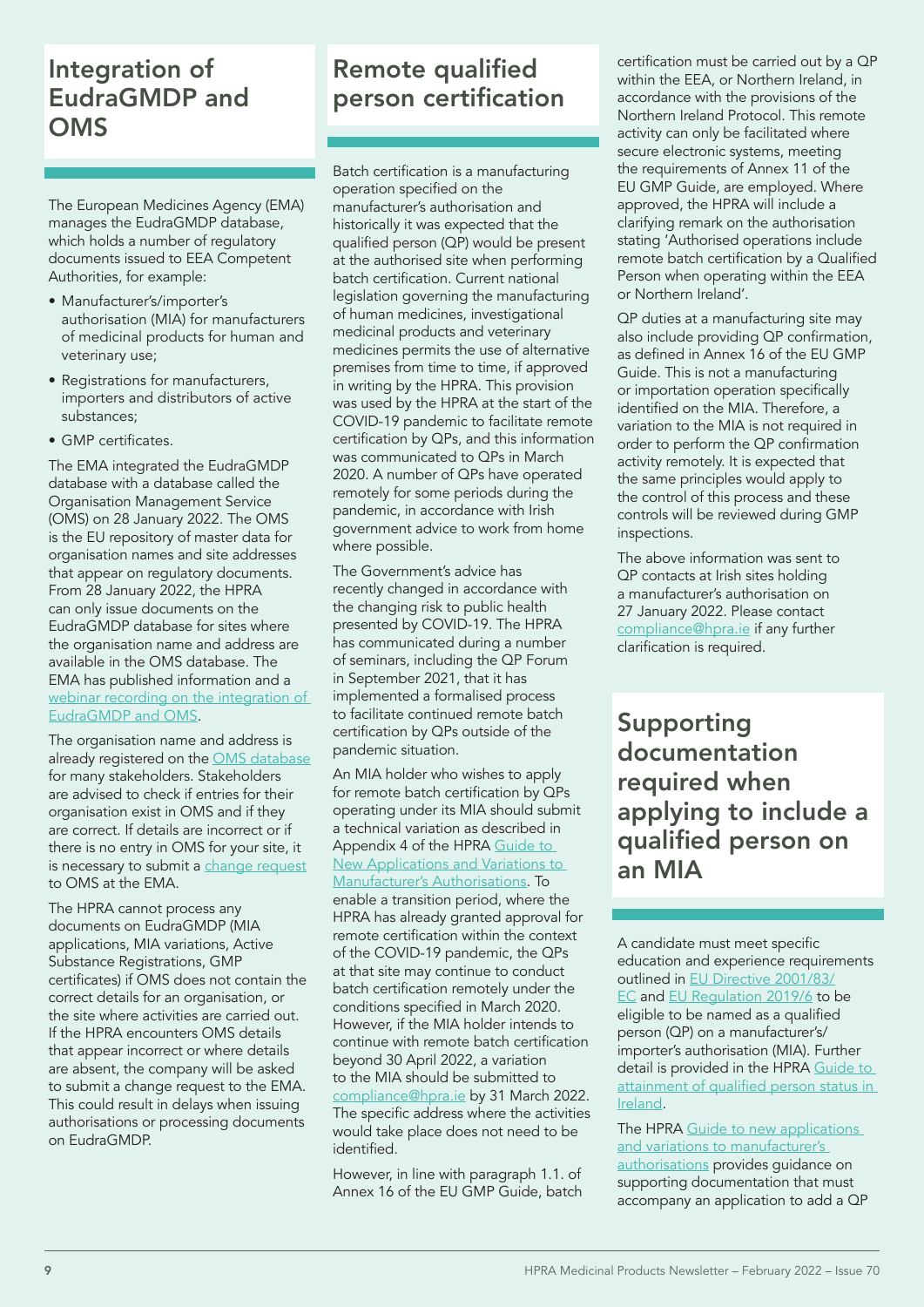to the MIA. Applicants must submit the following details:

- • A copy of qualification certificates issued by a relevant third-level institution to support educational requirements. Qualification certificates for primary degrees and associated master's degrees or higher diplomas that collectively constitute the education requirements should be submitted.
- A copy of the proposed QP's Curriculum Vitae
- The current email address for the proposed QP
- A summary of training, relevant to the role of QP, performed at the manufacturing site concerned. This should include details of training on the company quality system and product-specific training. Where all relevant training on the curriculum has not been completed at the time of application, a statement should be included confirming that this will be completed prior to commencement of the batch certification activity by the proposed QP.

In submitting this information electronically, titles of supporting documents should reflect the content (e.g. 'John Smith CV' rather than 'attachment 1'). If supporting documents are submitted together as a single pack, individual documents should be hyperlinked through a table of contents. CVs should include the name and address of the manufacturing site where experience was obtained and detail if that site held an MIA at the time. The CV should clearly indicate the candidate's job title(s) and include a brief overview of the scope of each position held. The duration of experience in each role should be clear, e.g. the CV should include the start and end month for each position such that the total duration of experience can be calculated.

Where qualifications have been obtained outside of the Republic of Ireland, the applicant must provide proof (e.g. in the form of a letter or other documentary evidence) from the competent authority in the EEA member state where the qualifications were obtained that the qualifications fulfil the QP educational requirements as defined in EU Directive 2001/83/ EC and EU Regulation 2019/6. If a candidate has acted in the role of QP in another EEA jurisdiction, evidence of QP status should be submitted, e.g. a copy of the relevant MIA listing the candidate as a QP, or a letter from the competent authority in the Member State confirming QP status.

English translations are required for all supporting documentation where relevant.

## Registrations for active substances used in veterinary medicines

[Regulation \(EU\) 2019/6](https://eur-lex.europa.eu/eli/reg/2019/6/oj) on veterinary medicinal products, which legislates for the authorisation, use and monitoring of veterinary medicines in the European Union, came into effect on 28 January 2019, and applies in all EU Member States from 28 January 2022.

The Regulation requires manufacturers, importers and distributors of active substances used as starting materials in veterinary medicines, who are located in Ireland, to register for an active substance registration (ASR) with the HPRA from 28 January 2022. Registration requirements apply to entities that physically and/or financially import, procure and/or supply\* active substances.

## Manufacturers and importers

Manufacturers and importers of active substances located in Ireland are required to register the manufacturing or importation activities carried out for each active substance supplied for use in a veterinary medicine. The HPRA will conduct inspections of active substance manufacturers and importers on a risk basis. Manufacturers of veterinary medicines who are importing active substances from third countries are also required to register as importers. Information about registering is available in the **HPRA** quide to [registration requirements for active](https://www.hpra.ie/homepage/about-us/publications-forms/guidance-documents/item?id=1c60f925-9782-6eee-9b55-ff00008c97d0&t=/docs/default-source/publications-forms/guidance-documents/aut-g0105-guide-to-registration-requirements-for-active-substances-manufacturers-importers-and-distributors-in-ireland-v7)  [substance manufacturers, importers](https://www.hpra.ie/homepage/about-us/publications-forms/guidance-documents/item?id=1c60f925-9782-6eee-9b55-ff00008c97d0&t=/docs/default-source/publications-forms/guidance-documents/aut-g0105-guide-to-registration-requirements-for-active-substances-manufacturers-importers-and-distributors-in-ireland-v7)  [and distributors in Ireland.](https://www.hpra.ie/homepage/about-us/publications-forms/guidance-documents/item?id=1c60f925-9782-6eee-9b55-ff00008c97d0&t=/docs/default-source/publications-forms/guidance-documents/aut-g0105-guide-to-registration-requirements-for-active-substances-manufacturers-importers-and-distributors-in-ireland-v7)

## **Distributors**

[The European Commission](https://eur-lex.europa.eu/legal-content/EN/TXT/?uri=CELEX:32021R1280)  [implementing regulation \(EU\)](https://eur-lex.europa.eu/legal-content/EN/TXT/?uri=CELEX:32021R1280)  [2021/1280 o](https://eur-lex.europa.eu/legal-content/EN/TXT/?uri=CELEX:32021R1280)n good distribution practice for active substances in veterinary

medicines, provides a comprehensive overview of the requirements that must be met to register for an ASR for active substances used in veterinary medicines. It is recommended that all entities looking to apply for an ASR for veterinary active substances review both the Regulation 2019/6 and Implementing Regulation (EU) 2021/1280. Key requirements are highlighted below:

An entity applying for a veterinary ASR for distribution should have:

- A quality system to ensure that the objectives of good distribution practice are achieved, clearly setting out the responsibilities, process and risk management principles for all of the activities that form the distribution chain;
- Adequate premises, installations and equipment, in order to ensure proper storage and distribution of active substances used as a starting material in veterinary medicines;
- Procedures that describe all distribution activities that affect the identity, traceability and quality of the active substances used as starting materials;
- A designated person to be responsible for the quality system at each location where distribution activities are performed;
- Procedures in place for the management of complaints, returns and recalls and, regular self-inspections.

Entities that currently do not have a quality management system should review the [HPRA guide to quality](http://www.hpra.ie/homepage/about-us/publications-forms/guidance-documents/item?id=d063f925-9782-6eee-9b55-ff00008c97d0)  system for general sale wholesale [distributors.](http://www.hpra.ie/homepage/about-us/publications-forms/guidance-documents/item?id=d063f925-9782-6eee-9b55-ff00008c97d0)

As stakeholders may be aware, a registration process is already in place for the manufacture, importation and distribution of active substances used in human medicines. As a result, the following HPRA guidance documents and forms have been updated to include active substances for veterinary medicines within their scope.

## Guides

- [Registration requirements for active](http://www.hpra.ie/docs/default-source/publications-forms/guidance-documents/aut-g0105-guide-to-registration-requirements-for-active-substances-manufacturers-importers-and-distributors-in-ireland-v7.pdf?Status=Master&sfvrsn=34)  [substance manufacturers, importers](http://www.hpra.ie/docs/default-source/publications-forms/guidance-documents/aut-g0105-guide-to-registration-requirements-for-active-substances-manufacturers-importers-and-distributors-in-ireland-v7.pdf?Status=Master&sfvrsn=34)  [and distributors in Ireland](http://www.hpra.ie/docs/default-source/publications-forms/guidance-documents/aut-g0105-guide-to-registration-requirements-for-active-substances-manufacturers-importers-and-distributors-in-ireland-v7.pdf?Status=Master&sfvrsn=34)
- [Managing changes to registrations](https://www.hpra.ie/docs/default-source/publications-forms/guidance-documents/aut-g0130-guide-to-managing-changes-to-registration-for-active-substance-manufacturers-importers-and-distributors-v1.pdf?sfvrsn=8)  [of active substance manufacturers,](https://www.hpra.ie/docs/default-source/publications-forms/guidance-documents/aut-g0130-guide-to-managing-changes-to-registration-for-active-substance-manufacturers-importers-and-distributors-v1.pdf?sfvrsn=8)  [importers and distributors](https://www.hpra.ie/docs/default-source/publications-forms/guidance-documents/aut-g0130-guide-to-managing-changes-to-registration-for-active-substance-manufacturers-importers-and-distributors-v1.pdf?sfvrsn=8)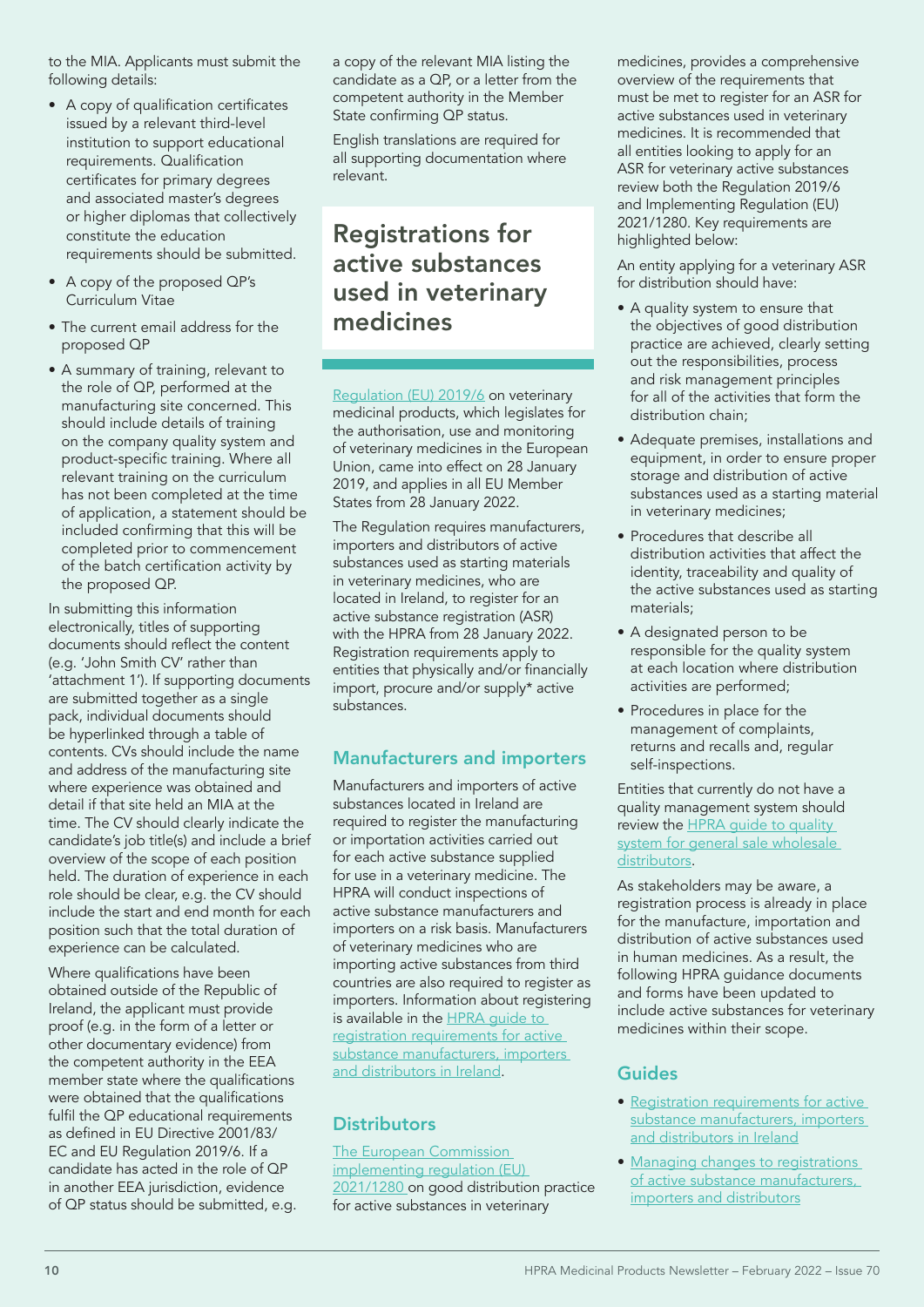## Application form

• [Application for registration of](http://www.hpra.ie/homepage/about-us/publications-forms/forms-applications/item?id=fa57f925-9782-6eee-9b55-ff00008c97d0&t=/docs/default-source/publications-forms/forms-applications/aut-f0355-application-for-registration-of-manufacturer-importer-or-distributor-of-active-substances-v4)  [manufacturer, importer or distributor](http://www.hpra.ie/homepage/about-us/publications-forms/forms-applications/item?id=fa57f925-9782-6eee-9b55-ff00008c97d0&t=/docs/default-source/publications-forms/forms-applications/aut-f0355-application-for-registration-of-manufacturer-importer-or-distributor-of-active-substances-v4)  [of active substances](http://www.hpra.ie/homepage/about-us/publications-forms/forms-applications/item?id=fa57f925-9782-6eee-9b55-ff00008c97d0&t=/docs/default-source/publications-forms/forms-applications/aut-f0355-application-for-registration-of-manufacturer-importer-or-distributor-of-active-substances-v4)

Following the approval of an ASR for active substances used in veterinary medicines, the ASR holder will be required to communicate to the HPRA on an annual basis to confirm there has been no changes or to highlight any changes to the information provided in the registration form. Changes that may have an impact on the quality or safety of the active substances that are manufactured, imported or distributed should be notified immediately.

Email queries to [compliance@hpra.ie](mailto:compliance%40hpra.ie?subject=).

*\* Procure means obtaining, acquiring or purchasing active substances. Supply means all activities of providing selling or donating active substances to another entity.* 

## Risk-based crosscontamination control

Approaches to cross-contamination control and related GMP inspection findings were presented in the HPRA's [Medicinal Products Newsletter Issue](https://www.hpra.ie/docs/default-source/publications-forms/newsletters/hpra-medicinal-products-newsletter---issue-number-69---may-to-august-2021.pdf?sfvrsn=15)  [no. 69.](https://www.hpra.ie/docs/default-source/publications-forms/newsletters/hpra-medicinal-products-newsletter---issue-number-69---may-to-august-2021.pdf?sfvrsn=15)

This article focuses on the application of Quality Risk Management (QRM) principles as the basis of cross contamination control strategies in finished product manufacturing sites. This risk-based requirement is reflected in the following EU regulatory guidelines and documents:

- [Chapters 3 and 5 of the EU GMP](https://ec.europa.eu/health/medicinal-products/eudralex/eudralex-volume-4_en)  [Guide \(Eudralex Vol.4 Part I\)](https://ec.europa.eu/health/medicinal-products/eudralex/eudralex-volume-4_en)
- [Annex 15 of the EU GMP Guide](https://ec.europa.eu/health/system/files/2016-11/2015-10_annex15_0.pdf)
- EMA guidance document EMA/ CHMP/ CVMP/ SWP/169430/2012: [Guideline on setting health based](https://www.ema.europa.eu/en/documents/scientific-guideline/guideline-setting-health-based-exposure-limits-use-risk-identification-manufacture-different_en.pdf)  [exposure limits for use in risk](https://www.ema.europa.eu/en/documents/scientific-guideline/guideline-setting-health-based-exposure-limits-use-risk-identification-manufacture-different_en.pdf)  [identification](https://www.ema.europa.eu/en/documents/scientific-guideline/guideline-setting-health-based-exposure-limits-use-risk-identification-manufacture-different_en.pdf) in the manufacture of [different medicinal products in shared](https://www.ema.europa.eu/en/documents/scientific-guideline/guideline-setting-health-based-exposure-limits-use-risk-identification-manufacture-different_en.pdf)  [facilities](https://www.ema.europa.eu/en/documents/scientific-guideline/guideline-setting-health-based-exposure-limits-use-risk-identification-manufacture-different_en.pdf)
- EMA Questions and answers document EMA/CHMP/CVMP/ SWP/246844/2018: [Questions](https://www.ema.europa.eu/en/documents/other/questions-answers-implementation-risk-based-prevention-cross-contamination-production-guideline_en.pdf)  [and answers on implementation](https://www.ema.europa.eu/en/documents/other/questions-answers-implementation-risk-based-prevention-cross-contamination-production-guideline_en.pdf)  [of risk-based prevention of cross](https://www.ema.europa.eu/en/documents/other/questions-answers-implementation-risk-based-prevention-cross-contamination-production-guideline_en.pdf)[contamination in production and](https://www.ema.europa.eu/en/documents/other/questions-answers-implementation-risk-based-prevention-cross-contamination-production-guideline_en.pdf)  ["Guideline on setting health-based](https://www.ema.europa.eu/en/documents/other/questions-answers-implementation-risk-based-prevention-cross-contamination-production-guideline_en.pdf)  [exposure limits for use in risk](https://www.ema.europa.eu/en/documents/other/questions-answers-implementation-risk-based-prevention-cross-contamination-production-guideline_en.pdf)

[identification](https://www.ema.europa.eu/en/documents/other/questions-answers-implementation-risk-based-prevention-cross-contamination-production-guideline_en.pdf) in the manufacture of different medicinal products in shared [facilities"](https://www.ema.europa.eu/en/documents/other/questions-answers-implementation-risk-based-prevention-cross-contamination-production-guideline_en.pdf)

A QRM process should be used to assess the cross-contamination risks presented by products manufactured in shared facilities. The outcome of this QRM process should then form the basis of the technical and organisational measures implemented at the site to control the risks. These requirements are reflected in Chapter 3 Paragraph 3.6, and Chapter 5 Paragraphs 5.20 and 5.21 of the [EU GMP Guide](https://ec.europa.eu/health/medicinal-products/eudralex/eudralex-volume-4_en).

#### In 2018, the EMA published a [Questions and Answers guidance](https://www.ema.europa.eu/en/documents/other/questions-answers-implementation-risk-based-prevention-cross-contamination-production-guideline_en.pdf)  [document](https://www.ema.europa.eu/en/documents/other/questions-answers-implementation-risk-based-prevention-cross-contamination-production-guideline_en.pdf) (EMA/CHMP/CVMP/

SWP/246844/2018) that expanded on certain aspects of the QRM approach to cross contamination control and cleaning validation/verification requirements. Notably, Q&A no. 7 outlines requirements for analytical testing at product changeover following completion of cleaning validation. It clarifies that analytical testing is expected at each product changeover unless otherwise justified through a robust QRM process. This process should consider at a minimum the repeatability of the cleaning process (e.g. manual or automated cleaning), the hazard posed by the product, and whether visual inspection can be relied upon to determine the cleanliness of the equipment at the residue limit justified by the Health-Based Exposure Limit (HBEL).

Q&A no. 8 clarifies requirements for conducting visual inspection of cleaned equipment. It outlines that manufacturers should establish the threshold at which the product is readily visible as a residue. Given one of the criteria to be considered in the QRM process as per Q&A no. 7 is whether visual inspection can be relied upon at the residue limit justified by the HBEL, it is implied this threshold should be established for all products manufactured in shared facilities. Q&A no. 8 also provides detail on how visual inspection should be documented and how personnel should be trained and qualified for this task.

Deficiencies have been issued in recent inspections in relation to these requirements. Examples are listed below:

• There was no documented quality risk management process that considered the repeatability of the process, the hazard posed by the product or whether visual inspection

could be relied upon to determine the cleanliness at the maximum acceptable carryover (MACO) limit to justify not performing analytical testing at each changeover.

- The threshold at which product was readily visible had not been established.
- There was no periodic analytical verification of manually cleaned equipment.

## Responses to deficiencies cited in GMP inspection reports

This article aims to clarify the expected level of detail to address GMP inspection deficiencies in order to promote a 'right first time' approach for responses submitted to the HPRA.

## Guidance in inspection report cover letters

All inspection reports are accompanied by a cover letter, which outlines the expectations for responses addressing the deficiencies identified in the report. Each deficiency should be documented individually, reflecting the wording in the inspection report. The company can include comments on a deficiency if necessary to provide further clarity or context.

The cover letter specifies that a corrective and preventative action (CAPA) approach be applied to the deficiencies as follows: *Following the*  assignment of actions to each deficiency, *an assessment should be performed to identify other areas potentially impacted and actions assigned as appropriate. All actions should be assessed for effectiveness in line with quality risk management principles.* 

The corrective action should address the specific deficiency cited to ensure there is no potential impact to the batch, product or process directly implicated. It is also necessary to carry out a holistic assessment to determine potential risks and impacts to other batches, products or processes at that time or in the future and to ensure that appropriate preventative actions are identified and implemented.